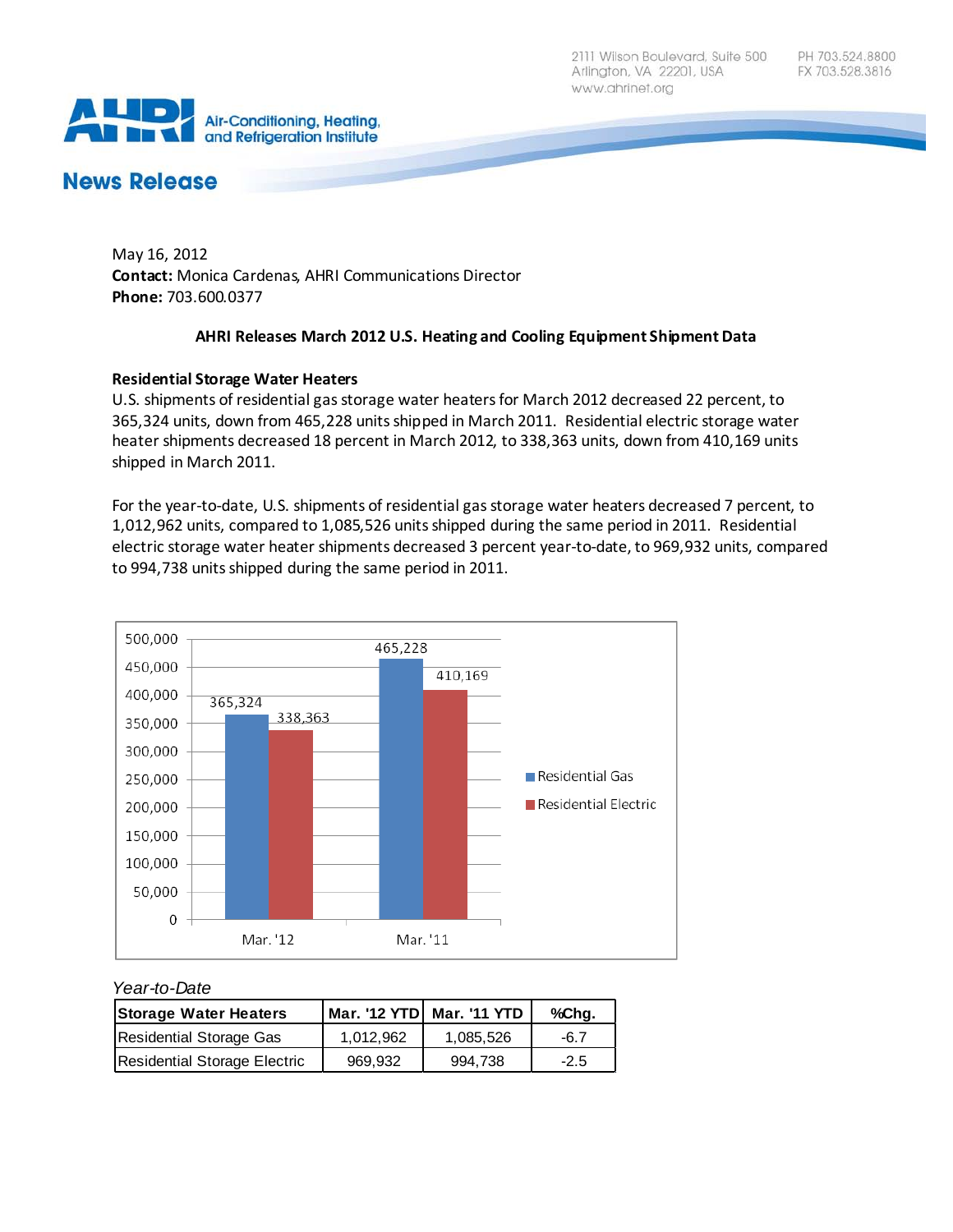### **Commercial Storage Water Heaters**

Commercial gas storage water heater shipments decreased 21 percent in March 2012, to 7,674 units, down from 9,714 units shipped in March 2011. Commercial electric storage water heater shipments decreased 10 percent in March 2012, to 5,952 units, down from 6,598 units shipped in March 2011.

Year-to-date U.S. shipments of commercial gas storage water heaters decreased 10 percent, to 20,502 units, compared with 22,838 units shipped during the same period in 2011. Year-to-date commercial electric storage water heater shipments decreased 1 percent to 15,707 units, down from 15,860 units shipped during the same period in 2011.



### *Year-to-Date*

| <b>Storage Water Heaters</b> |        | Mar. '12 YTD   Mar. '11 YTD | %Chg.   |
|------------------------------|--------|-----------------------------|---------|
| Commercial Storage Gas       | 20.502 | 22,838                      | $-10.2$ |
| Commercial Storage Electric  | 15.707 | 15.860                      | $-1.0$  |

### **Warm Air Furnaces**

U.S. shipments of gas warm air furnaces for March 2012 decreased 2 percent, to 162,335 units, down from 164,861 units shipped in March 2011. Oil warm air furnace shipments decreased 46 percent, to 1,910 units in March 2012, down from 3,542 units shipped in March 2011.

Year-to-date U.S. shipments of gas warm air furnaces decreased 14 percent, to 434,354 units, compared with 505,969 units shipped during the same period in 2011. Year-to-date U.S. shipments of oil warm air furnaces decreased 36 percent to 7,765, compared with 12,181 units shipped during the same period in 2011.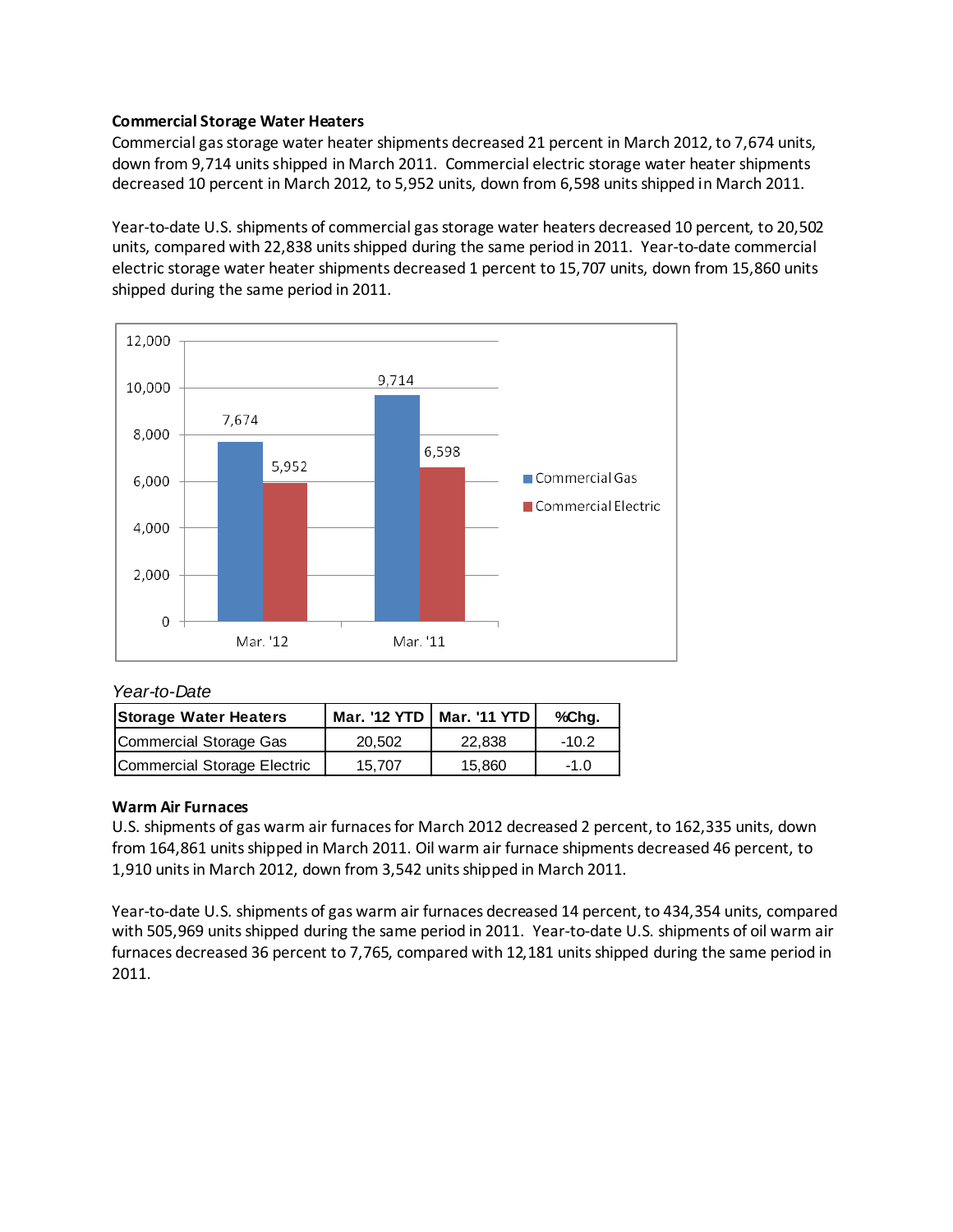

## *Year-to-Date*

|                              | <b>Mar. '12 YTD</b> | <b>Mar. '11 YTD</b> | % Chq. |
|------------------------------|---------------------|---------------------|--------|
| <b>Gas Warm Air Furnaces</b> | 434.354             | 505.969             | -14 2  |
| <b>Oil Warm Air Furnaces</b> | 7.765               | 12.181              | -36.3  |

## **Central Air Conditioners and Air-Source Heat Pumps**

U.S. shipments of central air conditioners and air-source heat pumps totaled 567,247 units in March 2012, up 8 percent from 525,572 units shipped in March 2011. U.S. shipments of air conditioners increased 14 percent, to 395,770 units, up from 348,634 units shipped in March 2011. U.S. shipments of air-source heat pumps decreased 3 percent, to 171,477 units, down from 176,938 units shipped in March 2011.

Year-to-date combined shipments of residential central air conditioners and air-source heat pumps decreased 7 percent, to 1,119,944 units, down from 1,206,129 units shipped in March 2011. Year-todate shipments of central air conditioners decreased 2 percent, to 738,740 units, down from 752,174 units shipped during the same period in 2011. The year-to-date total for heat pump shipments decreased 16 percent, to 381,204 units, down from 453,955 units shipped during the same period in 2011.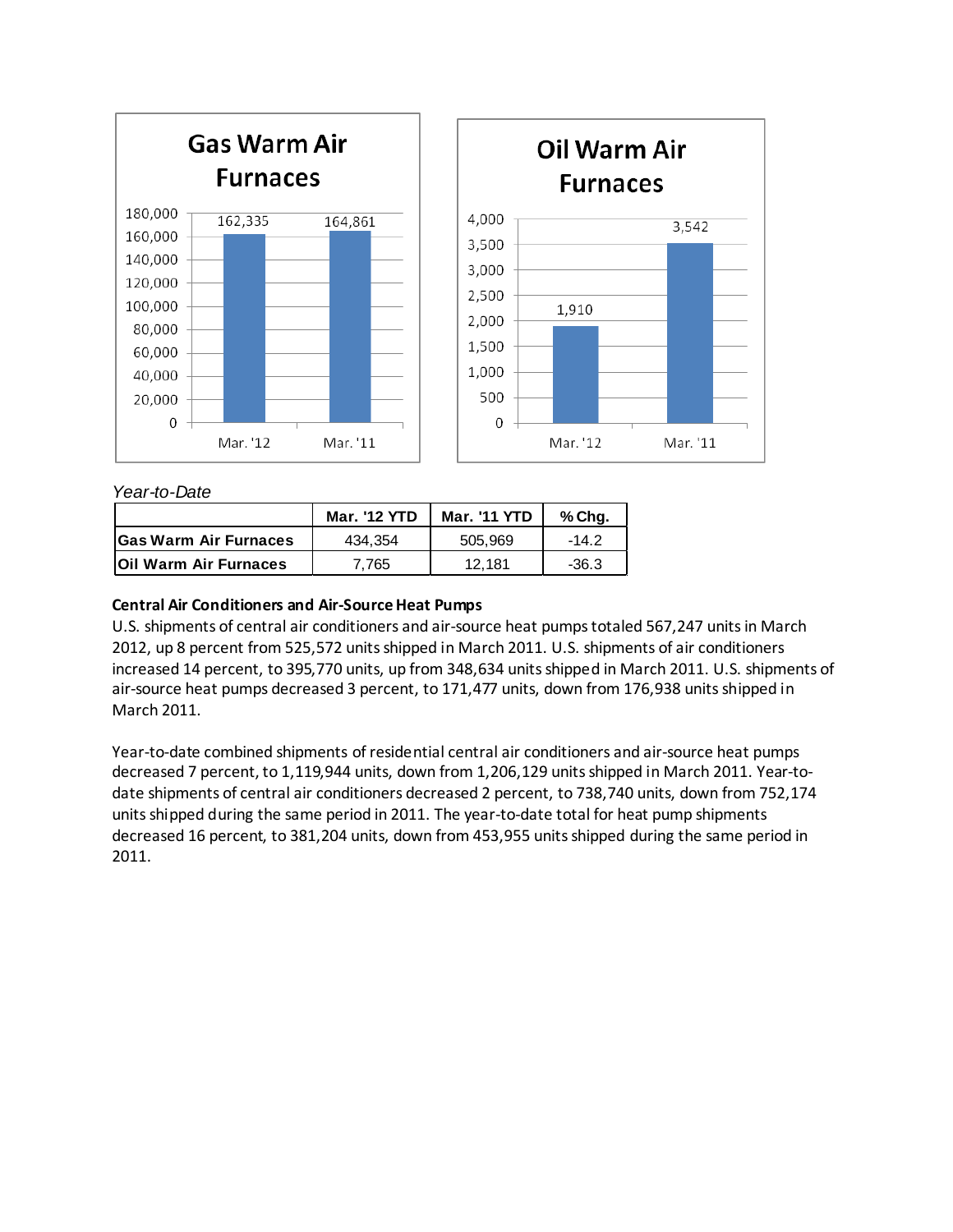

*Year-to-Date*

|                               | <b>Mar. '12 YTD</b> | <b>Mar. '11 YTD</b> | % Chg. |
|-------------------------------|---------------------|---------------------|--------|
| Air Conditioners & Heat Pumps | 1.119.944           | 1,206,129           | -71    |
| Air Conditioners Only         | 738,740             | 752.174             | $-1.8$ |
| Heat Pumps Only               | 381,204             | 453,955             | -16    |